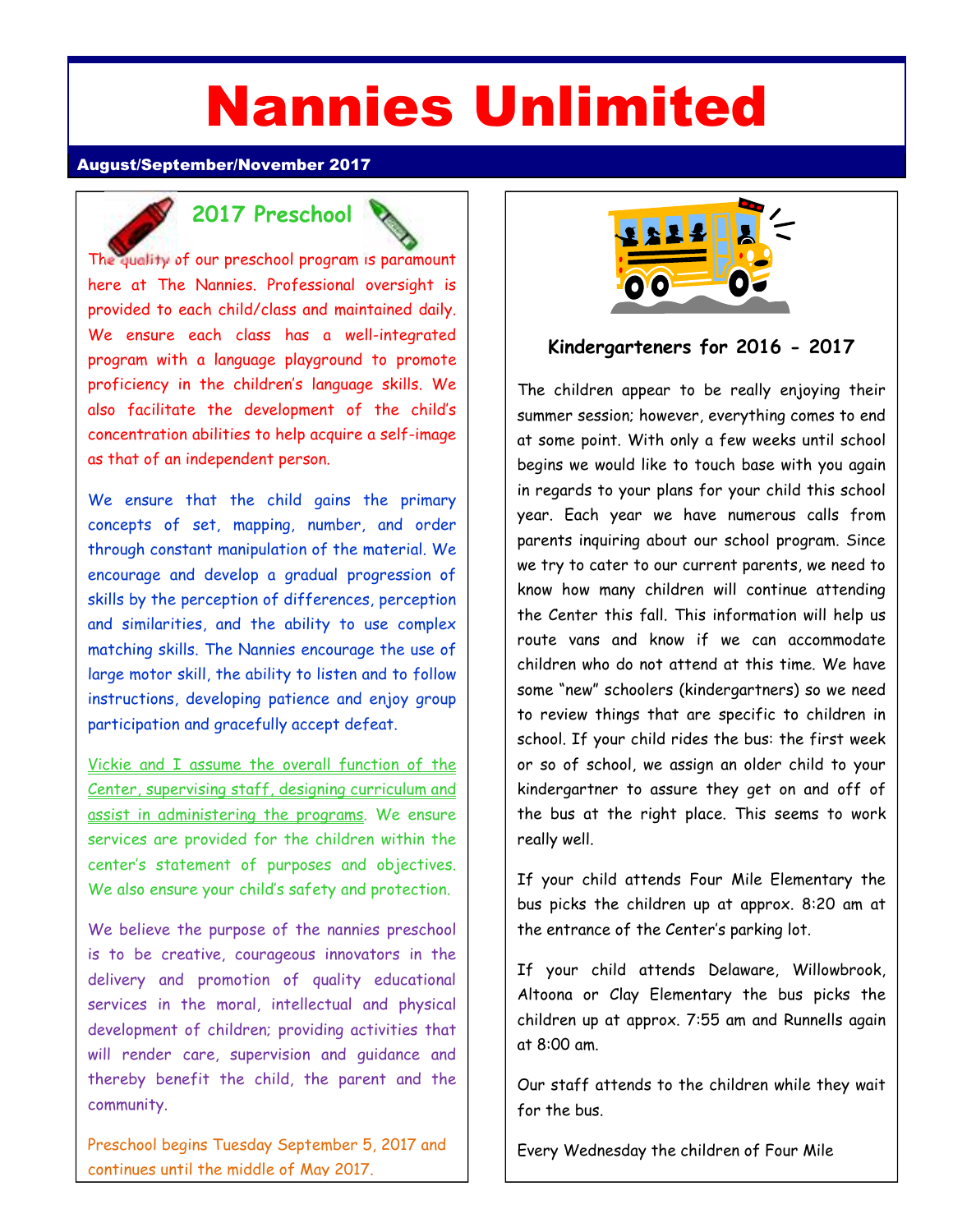

get out of school at 1:55 pm and return to the entrance of our parking lot at approx. 2:20 pm. Willowbrook, Centennial, Altoona, Clay and Delaware schools return to the Center at approx 2:20 pm. Runnells at 2;30 pm.

Again, our staff waits for them as they disembark from the bus and into the building.

On Monday, Tuesday, Thursday, and Friday children will return from school at approximately 4:25 -4:45 pm

If your child attends Pleasant Hill, our staff will take your child(ren) to and from school in one of our vans. All vans have appropriate restraint systems in place. We will immediately notify you if your child is not available to be picked up by our van or is not delivered by the bus after school.

Please continue to use the Schooler's (Hornets) communication sheet located under the bulletin board in the main lobby for any communication you need to convey to your child's before or after school teacher. This communication sheet is reserved for school aged children only. Our teacher's will initial the sheet after they read it to let you know they read it.

The rate for the before and after school program is \$80.00/wk/child. This rate includes an after school snack, transportation to and from school and a "spot" at the Center for various reasons, such as no school day or days when the children get out of school early. If the children do not have school on a particular day there is an additional \$40.00 drop in charge. We post "sign up sheets" for scheduled "no school days" on the Hornet's Bulletin Board to assist us with staffing and food prep. If you sign your school age child up you must prepay for the day. If there is more than one day of "no school", your rate never exceeds the weekly rate of \$125.00/wk. The rate for before and after school is \$60.00/wk/child. If you request your child to come during breaks

only, you will need to call well before each break

only, you will need to call well before each break to check if there is an opening available.

To ensure your child's fall reservation, you will need to complete and return the registration form (Those have been provided to you in your child's cubby.)



# **Preschool Supplies:**

**One of our goals here at The Nannies is to help parents decrease stress levels thereby allowing them an increase in quality time spent with their children. One of the ways we are attempting to decrease stress and ensure each student has the appropriate materials necessary to be organized and ready to learn, The Nannies Unlimited Child Center and Preschool Inc. will again purchase all preschool supplies necessary for students in the Ladybug (3-4 year old room and the Fireflies (4-5 year old room) The cost of this supply packet is \$25.00 per preschooler. Please make your payment PRIOR to Friday August , 2017. This will allow us time to formulate the supplies in time for the first day of preschool. You may include this payment with your weekly tuition. Please make note that you have included this with your payment.** 

## **Annual Re-Registration Fees are Due**

**It's that time of year again when your \$35.00/child annual re-registration fee is due. You can submit those payments along with your weekly tuition. These fees will be due by Friday August 25, 2017. We have a 6 month grace period during this time. (if you have paid a registration after 3/2017, you do NOT have to repay.)**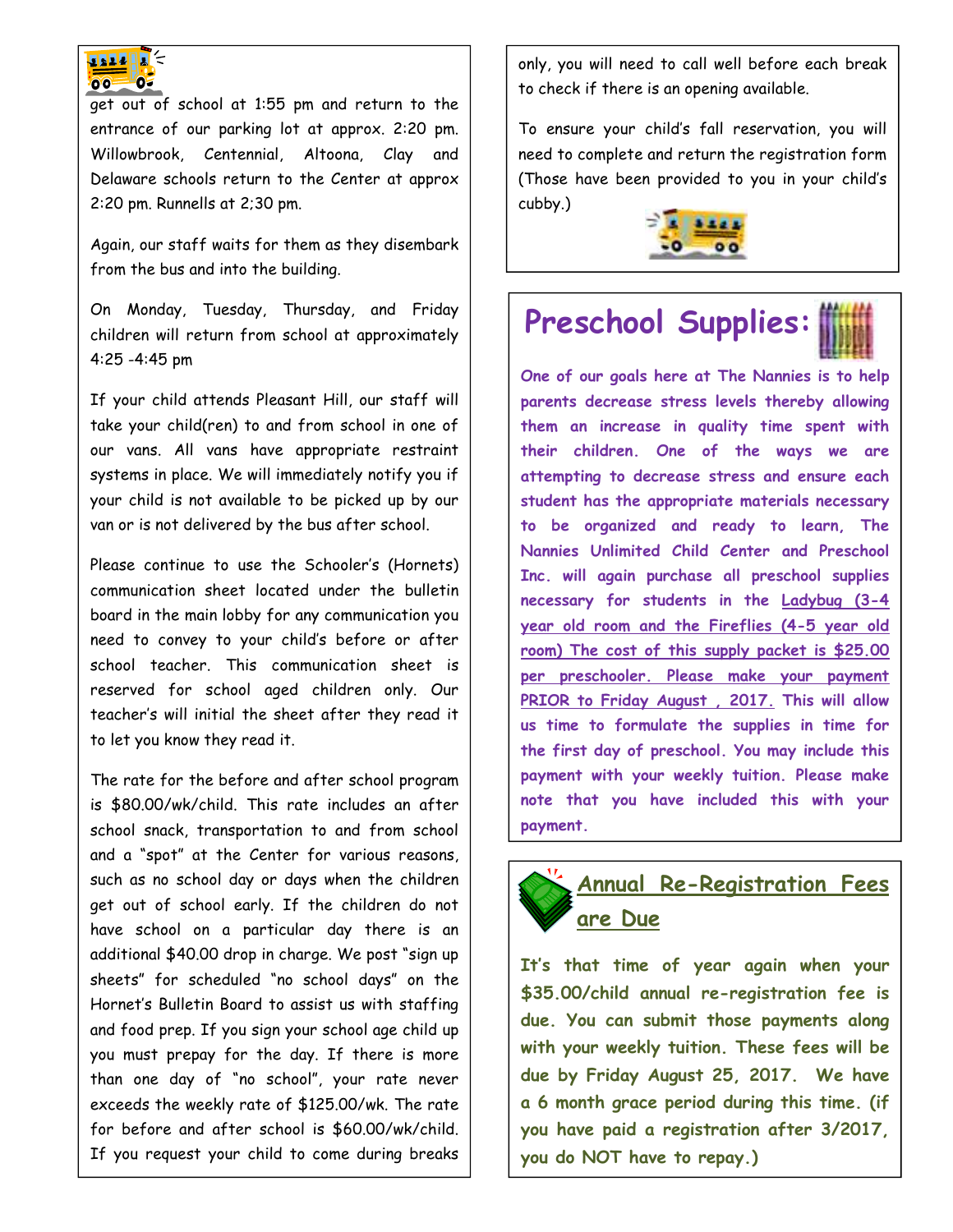

#### **2017-2018 Preschool Information**

Welcome to The Nannies Preschool Program. We have another fun and educational program planned for the children again this year. We will continue to make education fun to enhance your child's natural love for learning. We will continue to have a weekly **"Focus of the Week"** calendar posted every Monday on the preschooler's communication board for you to review to help keep you current on what your child's schedule will be during that week. Please keep in mind this is subject to change if needed. **Show and Tell will continue to be on Thursdays.** We believe this is vital to enhance your child's public speaking, especially in a comfortable setting using articles from home that are also comfortable to them. **Please remember, Show and Tell items are to be Focus of the week oriented, unless otherwise posted.**

In our classes, we do not expect perfection, so we often award a child with a sticker, star or happy face, it might not be because your child did their work without flaw. Sometimes the positive enforcement is given purely for their effort. We will encourage your child to be and explorer, creator, communicator, interactor, questioner, problem solver, thinker, reasoner, and socializer. Mostly we are going to have fun building self esteem for the future!

Again, thank you for your continued support. We are looking forward to working with your preschooler! This is going to be another year of mental and physical growth.



# **Policy Reminders:**



**~Children must be signed in and out by their parents and escorted to their assigned room when arriving and leaving the Center. (Please do not allow your children to write on the sign in record, parents only).** 

**~ Children who are not going to attend the Center for the day, please notify us prior to 8:00 am. This allows us to adjust our staffing and meal counts accordingly.** 

**~Weekly tuitions continue to be DUE on Monday for the week your child is attending. There is late fees assessed after Monday at 5:30 p.m. Please include a \$5.00/day late fee if you did not remit payment on Monday.** 

**~If your child will be attending elementary school this year (2017-2018), please remember to sign in on the "Hornet" communication sheet located east of the coffee maker in the front foyer.** 

**~The Center opens our doors at 6:00 am If you should arrive prior to this time and our doors are unlocked, please stay with your child until 6:00 am. Our staff needs a few minutes to gather supplies to ready themselves for the day.** 

**~ When children and parents are entering or leaving the building PLEASE reinforce our walking in the building policy. If your child runs inside the building, please redirect your child to walk! This really does help reinforce what our teachers instruct the children that, "we do not run inside the school/building.** 

**~Unless it is an emergency and you need to talk to one of our staff members we ask that you wait until nap time to visit with them. The morning hours are very busy and with preschool running from 8:30-11:00 am Monday – Friday it makes it very difficult for our staff to take those phone calls during those hours.**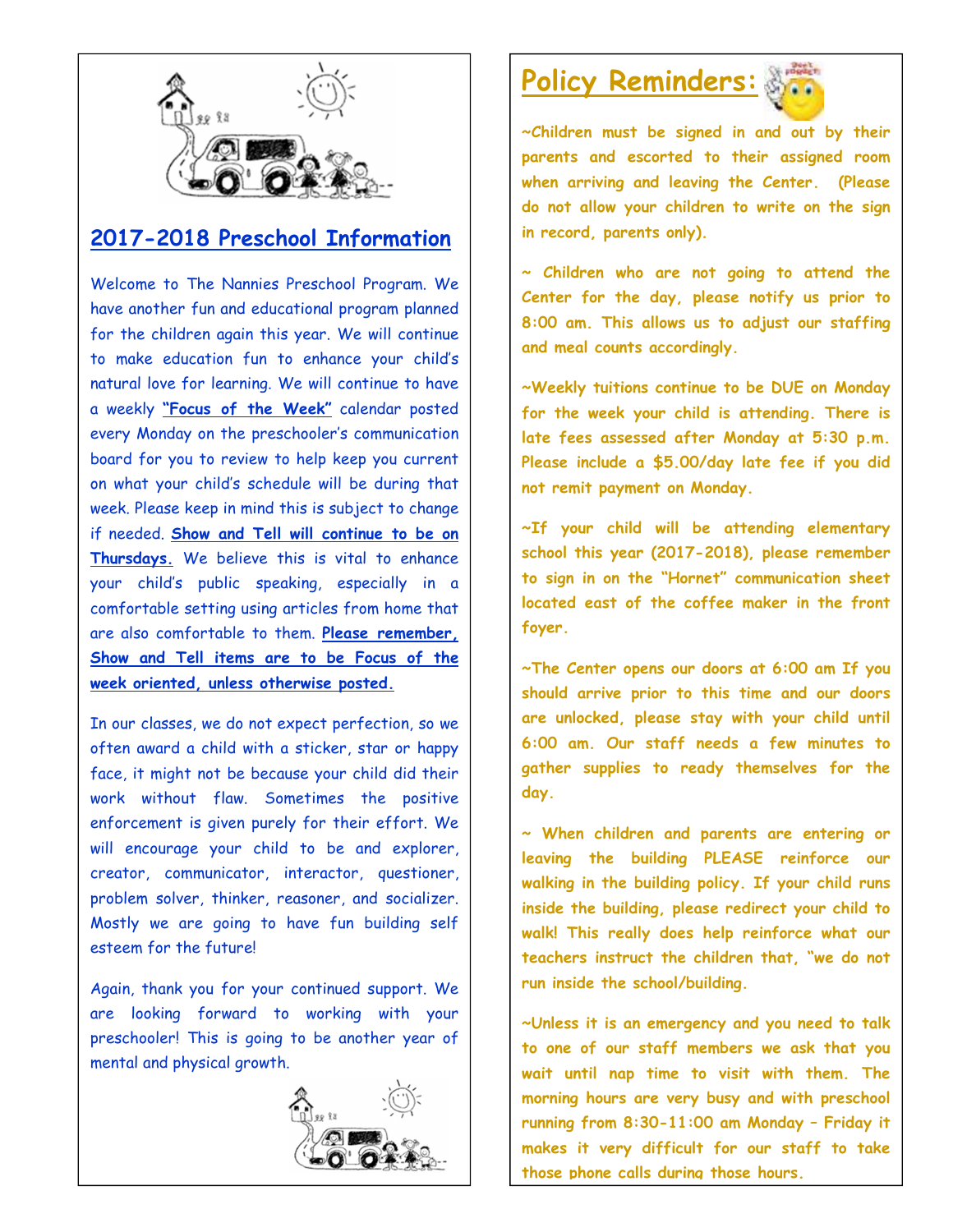

# Room Change Scheduled for Preschool 2017-2018.

Just a reminder that The Nannies Unlimited Child Center and Preschool Inc. preschool program begins the day after Labor Day, September 5, 2017 and continues through until the middle of May 2018.

Classes will be held Monday through Friday 8:30 am until 11:00 am.

Children who turn three years of age **PRIOR** to September 15, will participate in our "Ladybug" preschool program and those children who have turned the age of four **PRIOR** to September 15, will participate in our "Firefly" preschool program.

The Preschool Teachers will make the children's room changes on Tuesday August 22, 2017. Parents, when picking your child up from daycare this day, please go to their new assigned room. The Ladybug room is located in the lower level of the preschool building and the Fireflies are located on the main floor in the preschool building. On Wednesday August 25, 2017parents may begin taking their "preschooler" to their appropriate room.

**Diapers and wipes are due the first Monday of every month! This has always been a good way for us to keep a supply of diapers for our child here at the Center. Keep in mind if we do not have a supply of your child's diapers we will use the daycare supplies, however you will be charged \$1.00 per diaper. We appreciate everyone bringing their supply when needed.** 





Another school year will soon begin. Here is a story we would like to share with you. Treasure every moment with your children, they do go by quickly.

"You were six months old and full of fun, with a blink of my eye, you were suddenly one. There were so many things we were going to do, but I turned my head and you turned two. At two you're very dependent on me, but independence took over when you turned three. Your third birthday, another year I tried to ignore. Four was the year that you really strived, why look at you now, your already five.

Now you are ready for books and for rules. This is the year that you go to school. The big day came, you were anxious to go, we walked to the bus, going oh so slow. As you climbed aboard and waved goodbye, a lump in my throat and tears stung my eyes.

Time goes so fast, it's hard to believe that yesterday you were home here with me. And tomorrow when the bus brings you home and you jump to the ground; you'll be wearing your cap and graduation gown. So I'm holding to these moments as hard as I can, because the next time I look, I'll be seeing a man/woman."

Author: Unknown.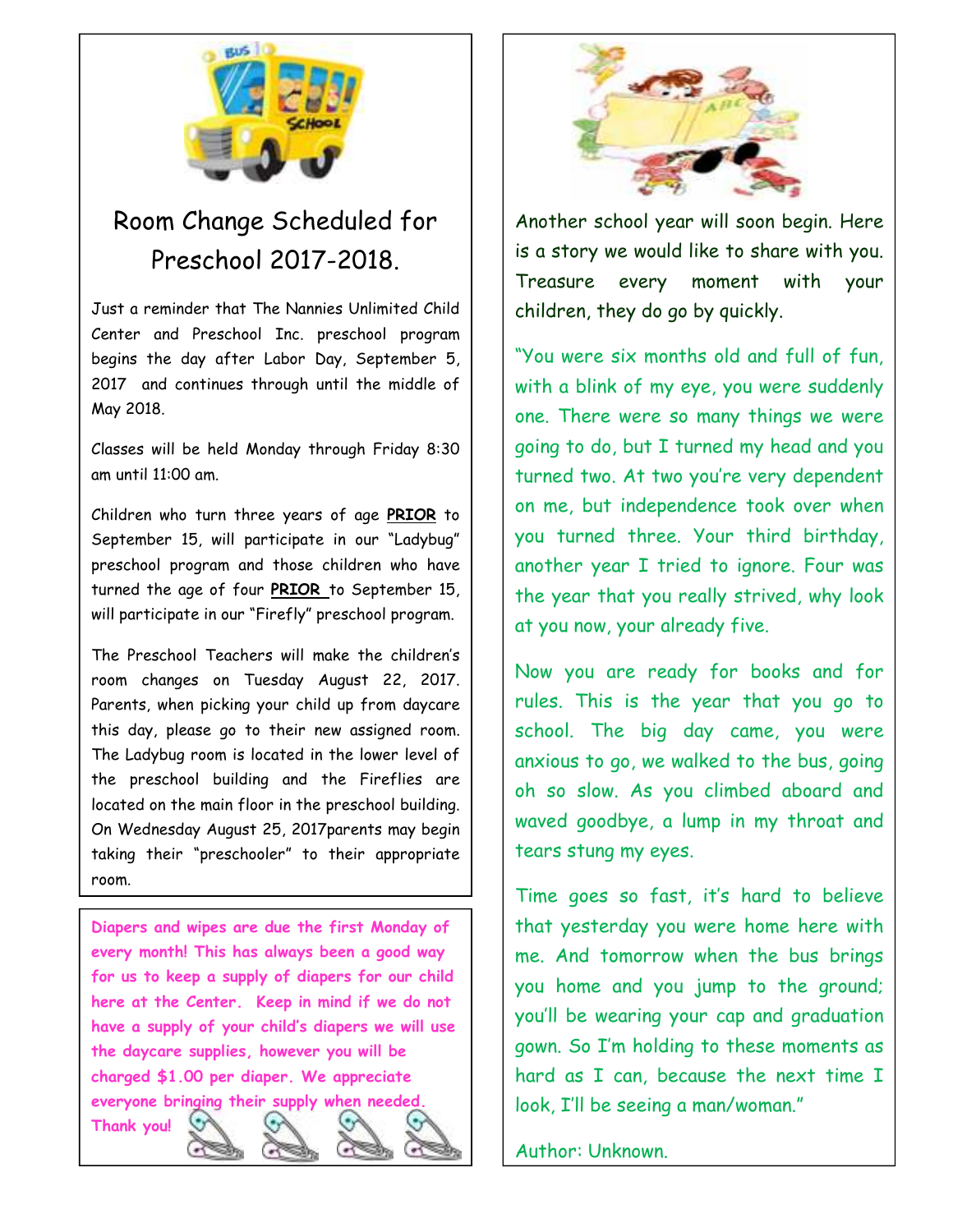

# **Flexible Spending Accounts:**



**For those of you who participate in "Flexible Spending Accounts" for dependent care expenses we are requesting that you submit (if you have not already done so) a written notice for the need of and "invoice" If you have an email address, please include this with your request. This helps us get your invoice to you in a more efficient manner If you do not have an email address we will continue to be happy to sign vouchers. Please leave the vouchers with the office and we will complete those and place them in your child's cubby for you to pick up later. Remember, the invoices are completed only on a bi-weekly basis. If you should need them other than this, there will be an additional charge of \$10.00/invoice.** 



We would like to tell our parent's and family members how much we appreciate them. You are very special and we thank you for sharing your children with us. It is our privilege to get to know each of you and watch your children develop and grow physically, developmentally and emotionally.

Your generosity and support has been overwhelming since we opened our doors. Your continued donations are wonderful and the children use those items daily.

If we have forgotten to properly thank you please forgive us, it is not our intention to exclude anyone.

#### Quiet Time:



All children will be encouraged to take a nap or have quiet time. Children benefit from rest periods every day. That way they won't be too tired to enjoy their families during the evening and participate in the afternoon activities with renewed energy. As a child gets older most children begin to resist taking naps, however, we will encourage the child to take a nap. Our quiet/nap time is from approximately 11:30 am until 1:30 pm in the Toddler/Two year old room and 12:00 pm. until 2:00 pm in the preschool rooms. Children who are two years of age and younger will be allowed to do a planned quiet activity if they are not sleeping within 45 minutes after beginning of naptime and/or when they wake from their nap and have been supervised to toilet. Preschool aged children (ages 3years-5years not enrolled in elementary school) will be allowed to do a planned quiet activity if they are not sleeping within 20 minutes after the beginning of naptime and/or when they wake from their nap and have been supervised to the toilet.

We encourage parents to bring their children prior naptime for this can be very disruptive for the other children and can be upsetting for your child if they take a nap as soon as they arrive.